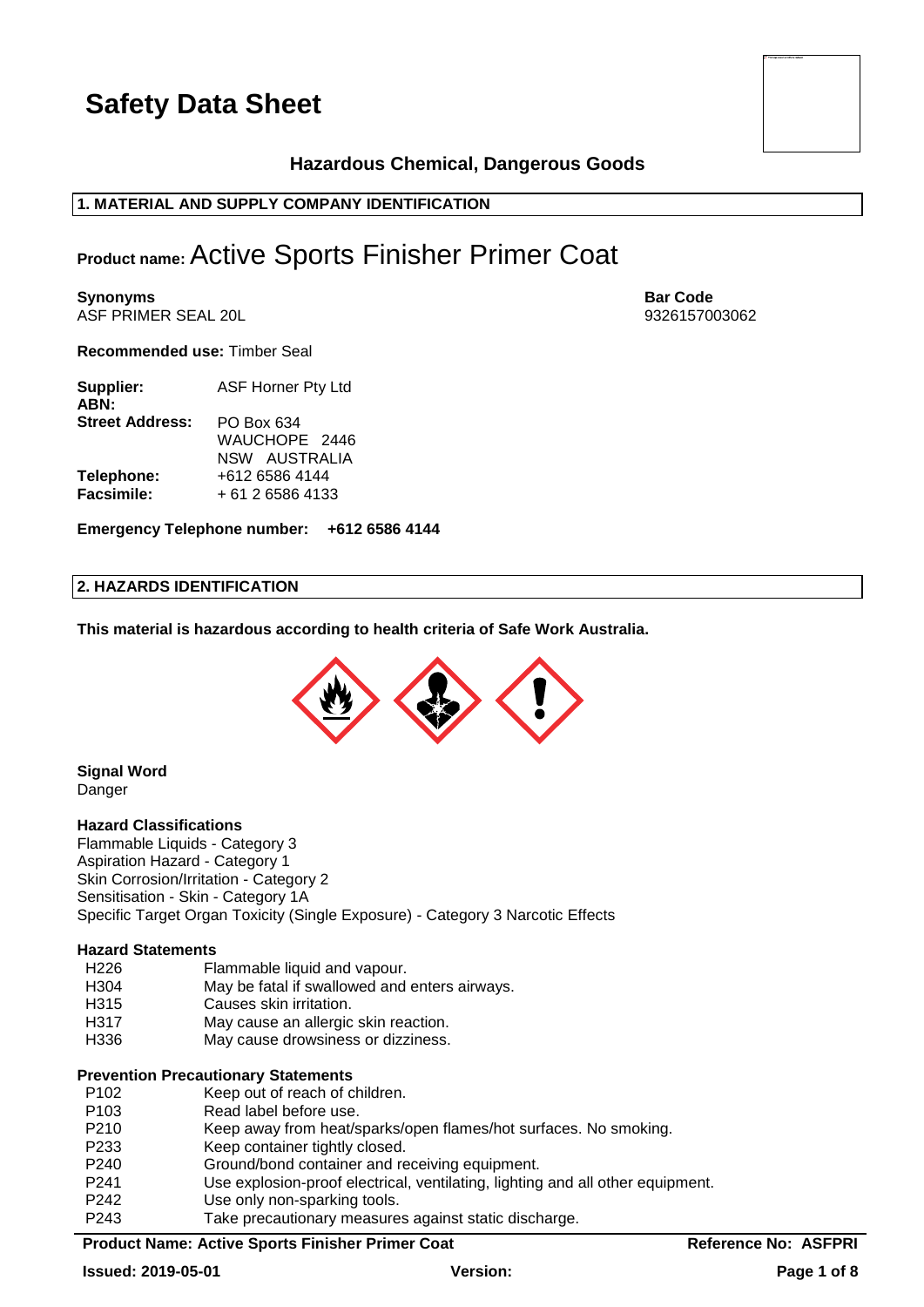

- P261 Avoid breathing dust, fume, gas, mist, vapours or spray..
- P264 Wash hands, face and all exposed skin thoroughly after handling.
- P271 Use only outdoors or in a well-ventilated area.
- P272 Contaminated work clothing should not be allowed out of the workplace.<br>P273 Avoid release to the environment
- P273 Avoid release to the environment.<br>P280 Wear protective clothing gloves
- Wear protective clothing, gloves, eye/face protection and suitable respirator.

#### **Response Precautionary Statements**

| P <sub>101</sub> | If medical advice is needed, have product container or label at hand.              |
|------------------|------------------------------------------------------------------------------------|
| P301+P310        | IF SWALLOWED: Immediately call a POISON CENTRE or doctor/physician.                |
| P302+P352        | IF ON SKIN: Wash with plenty of soap and water.                                    |
| P303+P361+P353   | IF ON SKIN (or hair): Remove/Take off immediately all contaminated clothing. Rinse |
|                  | skin with water/shower.                                                            |
| P304+P340        | IF INHALED: Remove victim to fresh air and keep at rest in a position comfortable  |
|                  | for breathing.                                                                     |
| P312             | Call a POISON CENTRE or doctor/physician if you feel unwell.                       |
| P331             | Do NOT induce vomiting.                                                            |
| P333+P313        | If skin irritation or rash occurs: Get medical advice/attention.                   |
| P362             | Take off contaminated clothing and wash before reuse.                              |
|                  |                                                                                    |

#### **Storage Precautionary Statements**

- P403+P235 Store in a well-ventilated place. Keep cool.
- P405 Store locked up.

#### **Disposal Precautionary Statement**

P501 Dispose of contents/container in accordance with local, regional, national and international regulations.

#### **Poison Schedule:** S5. Caution

#### **DANGEROUS GOOD CLASSIFICATION**

Classified as Dangerous Goods by the criteria of the "Australian Code for the Transport of Dangerous Goods by Road & Rail" and the "New Zealand NZS5433: Transport of Dangerous Goods on Land".

#### **Dangerous Goods Class:** 3

| 3. COMPOSITION INFORMATION                  |               |                   |
|---------------------------------------------|---------------|-------------------|
| <b>CHEMICAL ENTITY</b>                      | CAS NO        | <b>PROPORTION</b> |
| 2-Butanone, oxime                           | $96 - 29 - 7$ | $<$ 1 %           |
| Naphtha, petroleum, hydrotreated heavy      | 64742-48-9    | 30-60 %           |
| White spirits                               | 8052-41-3     | $10-30%$          |
| Ingredients determined to be non-hazardous. |               | <b>Balance</b>    |
|                                             |               | 100%              |

#### **4. FIRST AID MEASURES**

If poisoning occurs, contact a doctor or Poisons Information Centre (Phone Australia 131 126, New Zealand 0800 764 766).

**Inhalation:** Remove victim from exposure - avoid becoming a casualty. Remove contaminated clothing and loosen remaining clothing. Allow patient to assume most comfortable position and keep warm. Keep at rest until fully recovered. Seek medical advice if effects persist.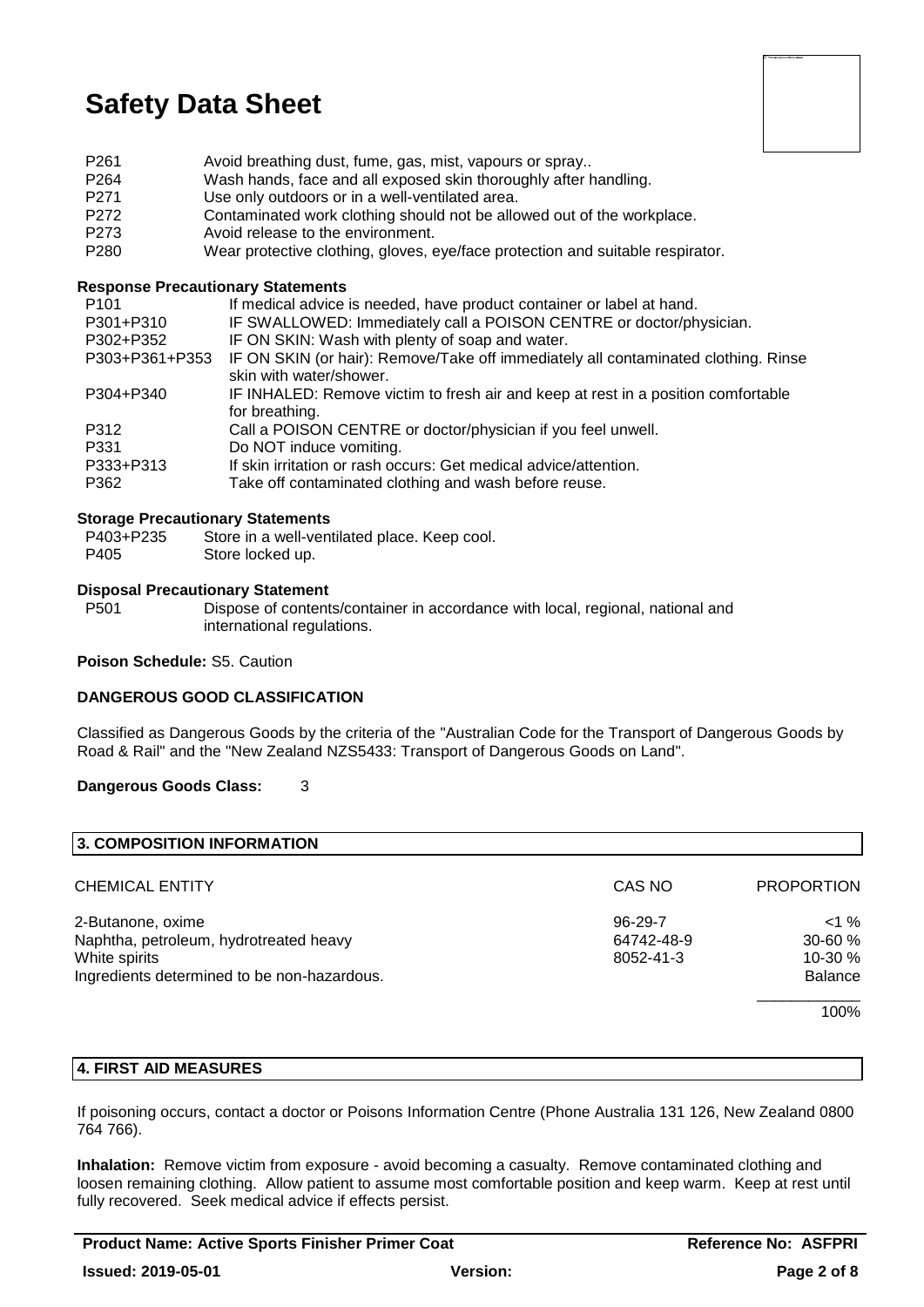**Skin Contact:** Effects may be delayed. If skin or hair contact occurs, immediately remove contaminated clothing and flush skin and hair with running water. Continue flushing with water until advised to stop by the Poisons Information Centre or a Doctor; or for 15 minutes and transport to Doctor or Hospital. For gross contamination, immediately drench with water and remove clothing. Continue to flush skin and hair with plenty of water (and soap if material is insoluble). For skin burns, cover with a clean, dry dressing until medical help is available. If blistering occurs, do NOT break blisters. If swelling, redness, blistering, or irritation occurs seek medical assistance.

**Eye contact:** If in eyes wash out immediately with water. In all cases of eye contamination it is a sensible precaution to seek medical advice.

**Ingestion:** Immediately rinse mouth with water. If swallowed, do NOT induce vomiting. Give a glass of water to drink. Never give anything by the mouth to an unconscious patient. If vomiting occurs give further water. Immediately call Poisons Centre or Doctor.

**PPE for First Aiders:** Wear safety shoes, overalls, gloves, safety glasses, respirator. Use with adequate ventilation. If inhalation risk exists wear organic vapour/particulate respirator meeting the requirements of AS/NZS 1715 and AS/NZS 1716. Available information suggests that gloves made from nitrile rubber should be suitable for intermittent contact. However, due to variations in glove construction and local conditions, the user should make a final assessment. Always wash hands before smoking, eating, drinking or using the toilet. Wash contaminated clothing and other protective equipment before storing or re-using.

**Notes to physician:** Treat symptomatically. Effects may be delayed.

#### **5. FIRE FIGHTING MEASURES**

#### **Hazchem Code:** •3Y

**Suitable extinguishing media:** If material is involved in a fire use alcohol resistant foam or dry agent (carbon dioxide, dry chemical powder).

**Specific hazards:** Flammable liquid and vapour. May form flammable vapour mixtures with air. Flameproof equipment necessary in area where this chemical is being used. Nearby equipment must be earthed. Electrical requirements for work area should be assessed according to AS3000. Vapour may travel a considerable distance to source of ignition and flash back. Avoid all ignition sources. All potential sources of ignition (open flames, pilot lights, furnaces, spark producing switches and electrical equipment etc) must be eliminated both in and near the work area. Do NOT smoke.

**Fire fighting further advice:** Heating can cause expansion or decomposition leading to violent rupture of containers. If safe to do so, remove containers from path of fire. Keep containers cool with water spray. On burning or decomposing may emit toxic fumes. Fire fighters to wear self-contained breathing apparatus and suitable protective clothing if risk of exposure to vapour or products of combustion or decomposition.

#### **6. ACCIDENTAL RELEASE MEASURES**

#### **SMALL SPILLS**

Wear protective equipment to prevent skin and eye contamination. Avoid inhalation of vapours or dust. Wipe up with absorbent (clean rag or paper towels). Collect and seal in properly labelled containers or drums for disposal.

#### **LARGE SPILLS**

If safe to do so, shut off all possible sources of ignition. Clear area of all unprotected personnel. Slippery when spilt. Avoid accidents, clean up immediately. Wear protective equipment to prevent skin and eve contamination and the inhalation of vapours. Work up wind or increase ventilation. Contain - prevent run off into drains and waterways. Use absorbent (soil, sand or other inert material). Use a spark-free shovel. Collect and seal in properly labelled containers or drums for disposal. If contamination of crops, sewers or waterways has occurred advise local emergency services.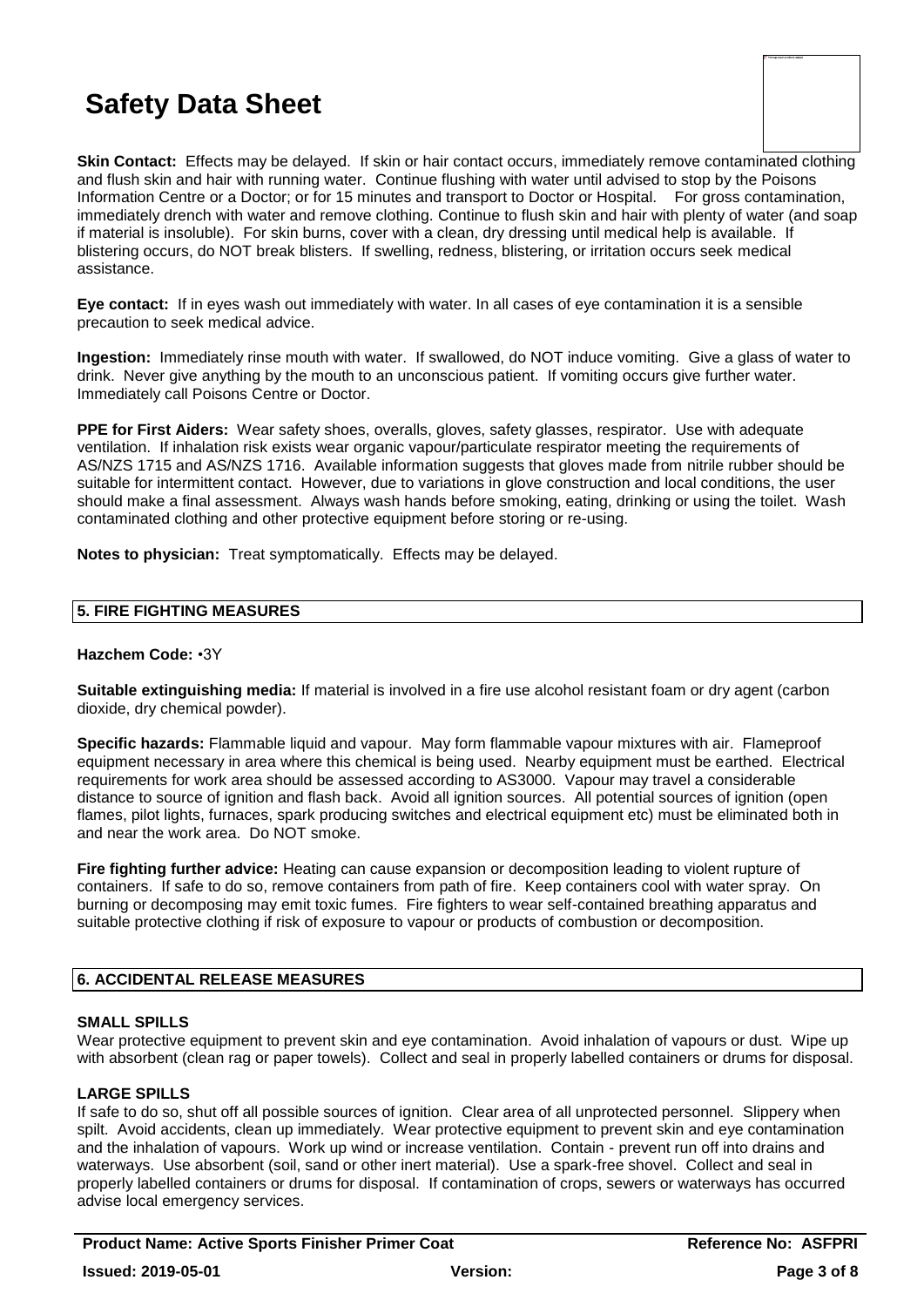

**Dangerous Goods - Initial Emergency Response Guide No:** 14

#### **7. HANDLING AND STORAGE**

**Handling:** Avoid eye contact and skin contact. Avoid inhalation of vapour, mist or aerosols.

**Storage:** Store in a cool, dry, well-ventilated place and out of direct sunlight. Store away from foodstuffs. Store away from incompatible materials described in Section 10. Store away from sources of heat and/or ignition. Store locked up. Keep container standing upright. Keep containers closed when not in use - check regularly for leaks.

This material is classified as a Class 3 Flammable Liquid as per the criteria of the "Australian Code for the Transport of Dangerous Goods by Road & Rail" and/or the "New Zealand NZS5433: Transport of Dangerous Goods on Land" and must be stored in accordance with the relevant regulations.

This material is a Scheduled Poison Schedule 5 (Caution) and must be stored, maintained and used in accordance with the relevant regulations.

#### **8. EXPOSURE CONTROLS / PERSONAL PROTECTION**

#### **National occupational exposure limits:**

|               | TWA    |       | STEL   |                          | <b>NOTICES</b> |
|---------------|--------|-------|--------|--------------------------|----------------|
|               | ppm    | mg/m3 | ppm    | mq/m3                    |                |
| White spirits | $\sim$ | 790   | $\sim$ | $\overline{\phantom{a}}$ | ۰              |

As published by Safe Work Australia.

TWA - The time-weighted average airborne concentration over an eight-hour working day, for a five-day working week over an entire working life.

STEL (Short Term Exposure Limit) - the average airborne concentration over a 15 minute period which should not be exceeded at any time during a normal eight-hour workday.

These Exposure Standards are guides to be used in the control of occupational health hazards. All atmospheric contamination should be kept to as low a level as is workable. These exposure standards should not be used as fine dividing lines between safe and dangerous concentrations of chemicals. They are not a measure of relative toxicity.

If the directions for use on the product label are followed, exposure of individuals using the product should not exceed the above standard. The standard was created for workers who are routinely, potentially exposed during product manufacture.

**Biological Limit Values:** As per the "National Model Regulations for the Control of Workplace Hazardous Substances (Safe Work Australia)" the ingredients in this material do not have a Biological Limit Allocated.

**Engineering Measures:** Ensure ventilation is adequate to maintain air concentrations below Exposure Standards. Use only in well ventilated areas. Use with local exhaust ventilation or while wearing appropriate respirator.

**Personal Protection Equipment:** SAFETY SHOES, OVERALLS, GLOVES, SAFETY GLASSES, **RESPIRATOR** 

Personal protective equipment (PPE) must be suitable for the nature of the work and any hazard associated with the work as identified by the risk assessment conducted.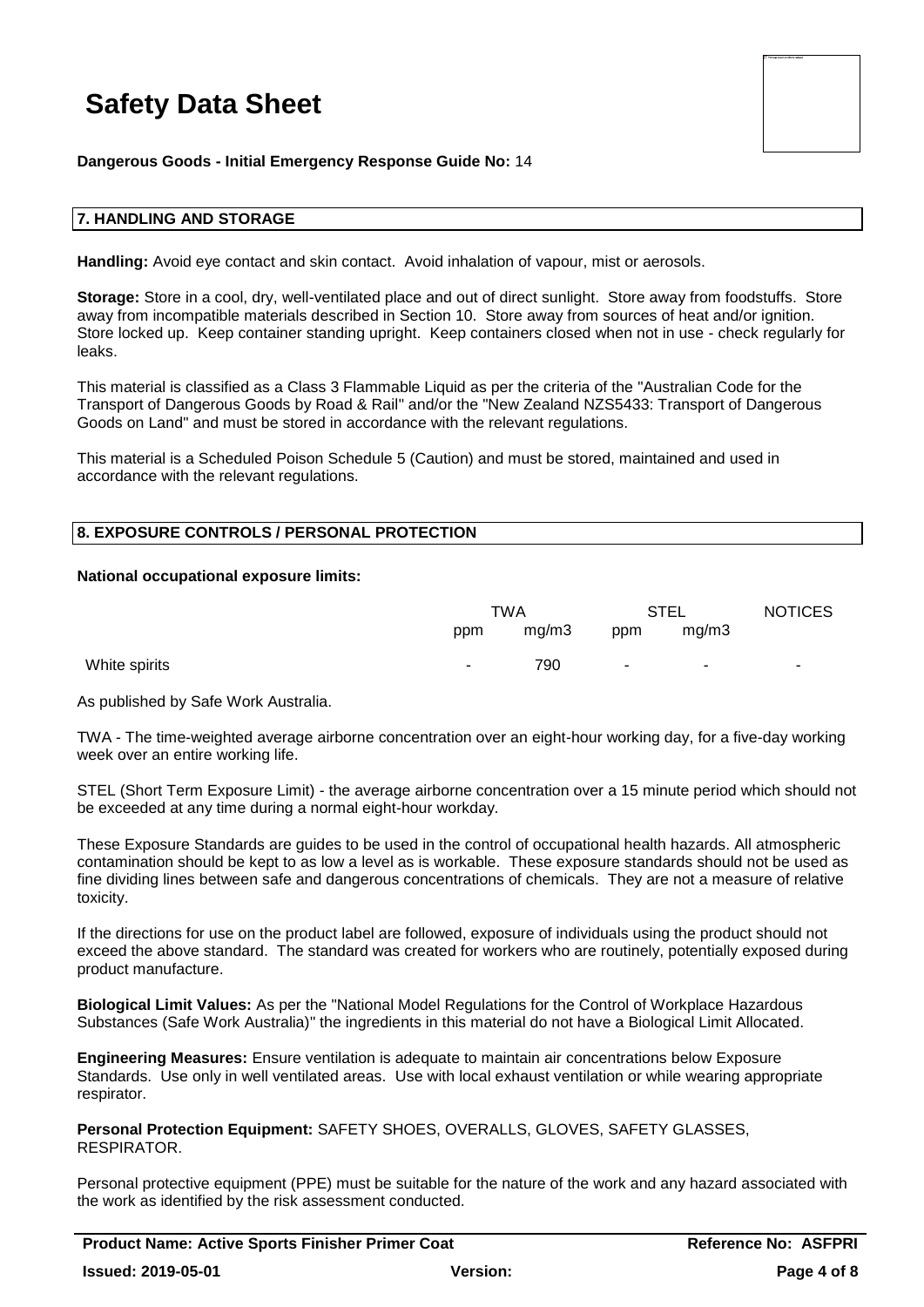| To Training second surveily be displayed. |  |  |
|-------------------------------------------|--|--|
|                                           |  |  |
|                                           |  |  |
|                                           |  |  |
|                                           |  |  |
|                                           |  |  |
|                                           |  |  |
|                                           |  |  |
|                                           |  |  |
|                                           |  |  |
|                                           |  |  |

Wear safety shoes, overalls, gloves, safety glasses, respirator. Use with adequate ventilation. If inhalation risk exists wear organic vapour/particulate respirator meeting the requirements of AS/NZS 1715 and AS/NZS 1716. Available information suggests that gloves made from nitrile rubber should be suitable for intermittent contact. However, due to variations in glove construction and local conditions, the user should make a final assessment. Always wash hands before smoking, eating, drinking or using the toilet. Wash contaminated clothing and other protective equipment before storing or re-using.

**Hygiene measures:** Keep away from food, drink and animal feeding stuffs. When using do not eat, drink or smoke. Wash hands prior to eating, drinking or smoking. Avoid contact with clothing. Avoid eye contact and skin contact. Avoid inhalation of vapour, mist or aerosols. Ensure that eyewash stations and safety showers are close to the workstation location.

#### **9. PHYSICAL AND CHEMICAL PROPERTIES**

| Form:   | Liquid     |
|---------|------------|
| Colour: | Amber      |
| Odour:  | Paraffinic |

**Solubility:** Insoluble in water **Solubility in water:** Insoluble **Specific Gravity:** 0.876 **Density:** N Av **Relative Vapour Density (air=1):** >1 **Vapour Pressure (20 °C):** <1 **Flash Point (°C):** 35 (closed cup) **Flammability Limits (%):** 0.9 - 7.0 **Autoignition Temperature (°C):** N Av **Melting Point/Range (°C):** N Av **Boiling Point/Range (°C):**  $>147$ <br>**pH:** N Ap **Viscosity:** N Av **Total VOC (g/Litre):** N Av

**pH:** N App

(Typical values only - consult specification sheet)  $N Av = Not available, N App = Not applicable$ 

#### **10. STABILITY AND REACTIVITY**

**Chemical stability:** This material is thermally stable when stored and used as directed.

**Conditions to avoid:** Elevated temperatures and sources of ignition.

**Incompatible materials:** Oxidising agents.

**Hazardous decomposition products:** Oxides of carbon and nitrogen, smoke and other toxic fumes.

**Hazardous reactions:** No known hazardous reactions.

#### **11. TOXICOLOGICAL INFORMATION**

No adverse health effects expected if the product is handled in accordance with this Safety Data Sheet and the product label. Symptoms or effects that may arise if the product is mishandled and overexposure occurs are:

#### **Acute Effects**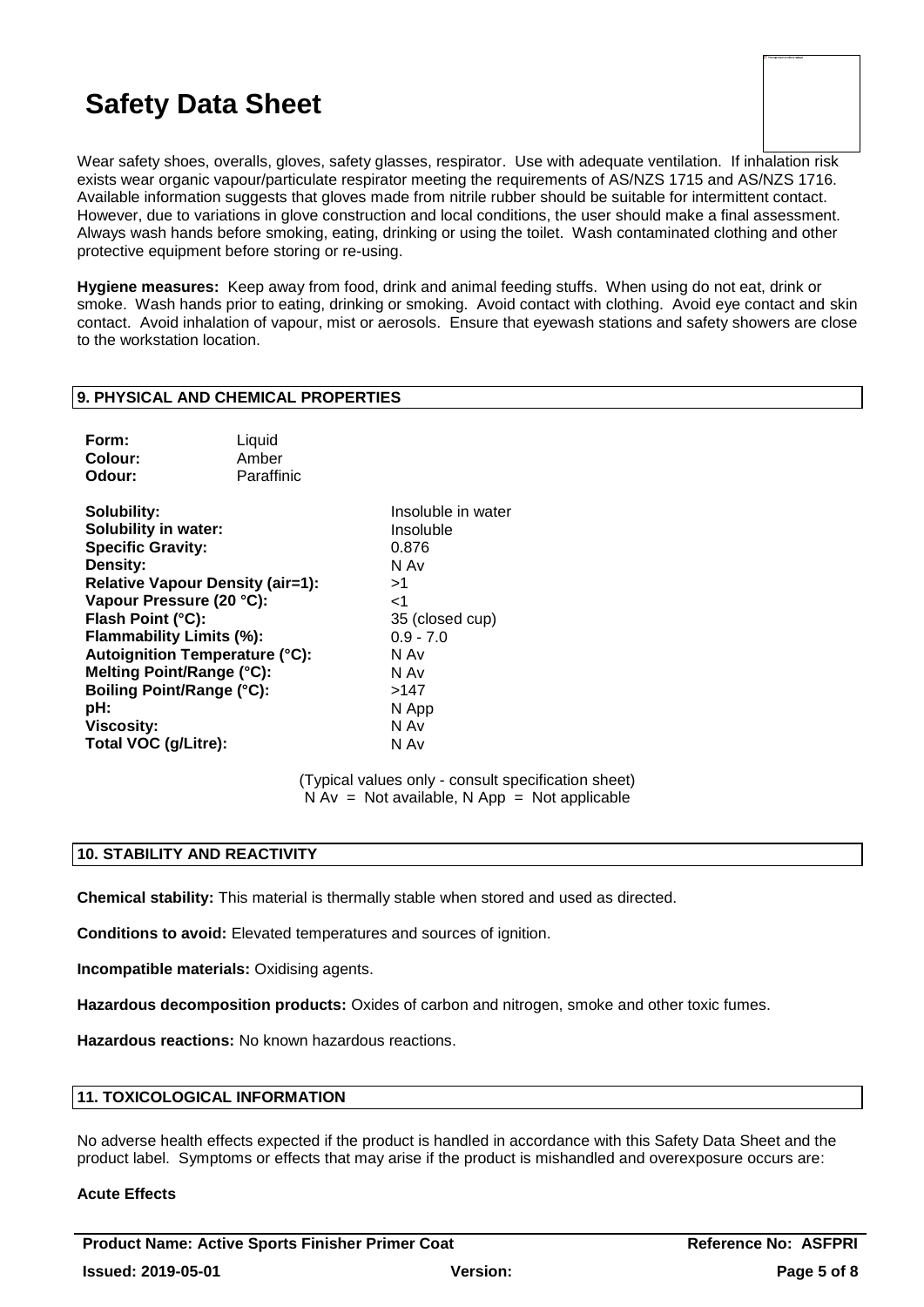**Inhalation:** Material may be an irritant to mucous membranes and respiratory tract. Inhalation of vapour can result in headaches, dizziness and possible nausea. Inhalation of high concentrations can produce central nervous system depression, which can lead to loss of co-ordination, impaired judgement and if exposure is prolonged, unconsciousness.

**Skin contact:** Contact with skin will result in irritation. A skin sensitiser. Repeated or prolonged skin contact may lead to allergic contact dermatitis.

**Ingestion:** Swallowing can result in nausea, vomiting and irritation of the gastrointestinal tract. May cause lung damage if swallowed. Small amounts of liquid aspirated into the respiratory system during ingestion or vomiting may cause bronchopneumonia or pulmonary oedema.

**Eye contact:** May be an eye irritant.

#### **Acute toxicity**

**Inhalation:** This material has been classified as non-hazardous. Acute toxicity estimate (based on ingredients): LC50 > 20.0 mg/L for vapours or LC50 > 5.0 mg/L for dust and mist or LC50 > 20,000 ppm for gas

**Skin contact:** This material has been classified as non-hazardous. Acute toxicity estimate (based on ingredients): >2,000 mg/Kg bw

**Ingestion:** This material has been classified as non-hazardous. Acute toxicity estimate (based on ingredients): >2,000 mg/Kg bw

**Corrosion/Irritancy:** Eye: this material has been classified as not corrosive or irritating to eyes. Skin: this material has been classified as a Category 2 Hazard (reversible effects to skin).

**Sensitisation:** Inhalation: this material has been classified as not a respiratory sensitiser. Skin: this material has been classified as a Category 1A Hazard (skin sensitiser).

**Aspiration hazard:** This material has been classified as Aspiration Hazard - Category 1

**Specific target organ toxicity (single exposure):** This material has been classified as a Category 3 Hazard. Exposure via inhalation may result in depression of the central nervous system.

#### **Chronic Toxicity**

**Mutagenicity:** This material has been classified as non-hazardous.

**Carcinogenicity:** This material has been classified as non-hazardous.

**Reproductive toxicity (including via lactation):** This material has been classified as non-hazardous.

**Specific target organ toxicity (repeat exposure):** This material has been classified as non-hazardous.

#### **12. ECOLOGICAL INFORMATION**

Avoid contaminating waterways.

**Acute aquatic hazard:** This material has not been classified as per the criteria of GHS Australia

**Long-term aquatic hazard:** This material has not been classified as per the criteria of GHS Australia

**Ecotoxicity:** No information available.

**Persistence and degradability:** No information available.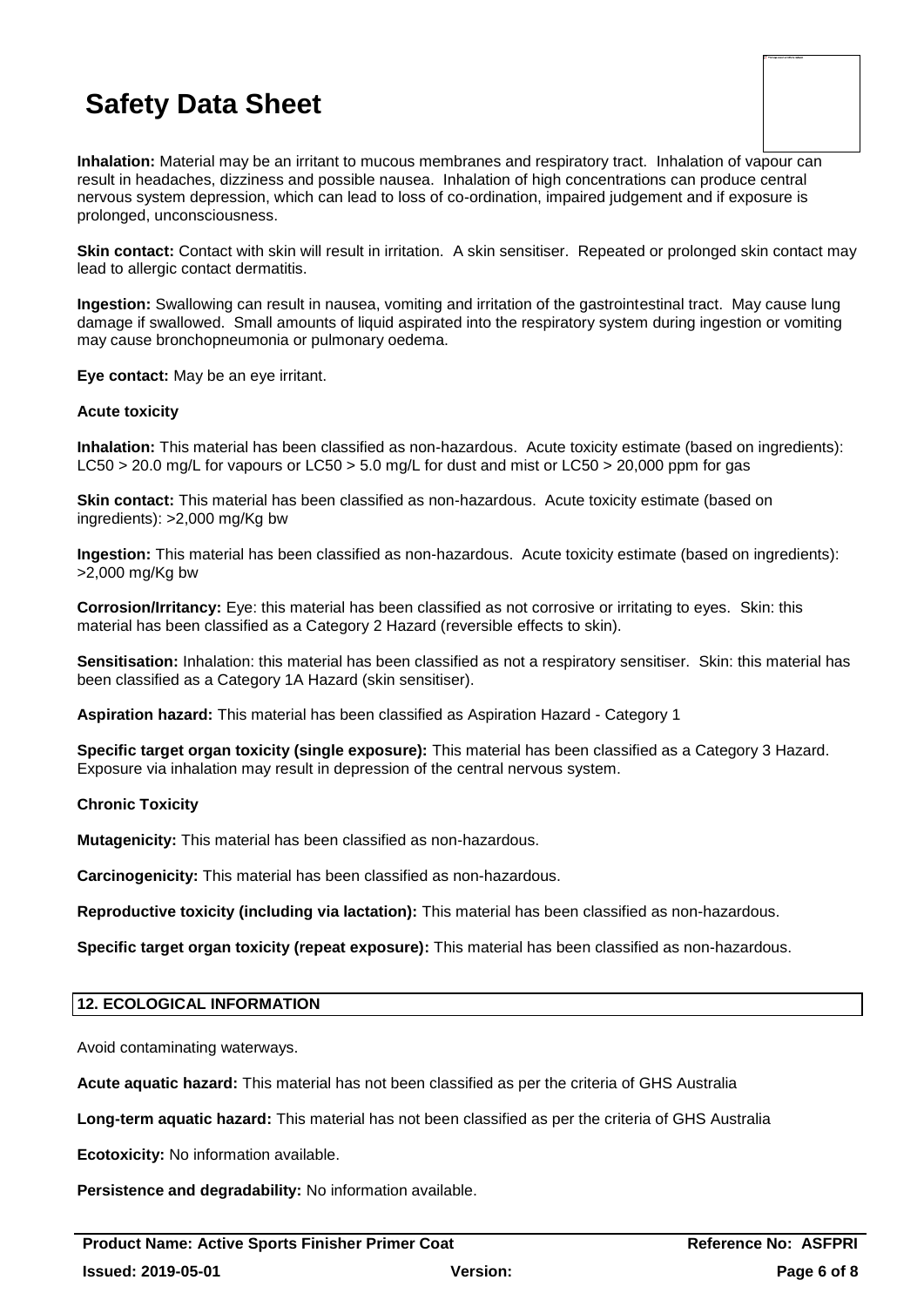| . This image second europely be displayed.<br>п |  |
|-------------------------------------------------|--|
|                                                 |  |
|                                                 |  |
|                                                 |  |
|                                                 |  |
|                                                 |  |
|                                                 |  |
|                                                 |  |
|                                                 |  |
|                                                 |  |
|                                                 |  |
|                                                 |  |
|                                                 |  |
|                                                 |  |
|                                                 |  |
|                                                 |  |
|                                                 |  |
|                                                 |  |
|                                                 |  |
|                                                 |  |
|                                                 |  |
|                                                 |  |
|                                                 |  |
|                                                 |  |
|                                                 |  |

**Bioaccumulative potential:** No information available.

**Mobility:** No information available.

#### **13. DISPOSAL CONSIDERATIONS**

Persons conducting disposal, recycling or reclamation activities should ensure that appropriate personal protection equipment is used, see "Section 8. Exposure Controls and Personal Protection" of this SDS.

If possible material and its container should be recycled. If material or container cannot be recycled, dispose in accordance with local, regional, national and international Regulations.

#### **14. TRANSPORT INFORMATION**

#### **ROAD AND RAIL TRANSPORT**

Classified as Dangerous Goods by the criteria of the "Australian Code for the Transport of Dangerous Goods by Road & Rail" and the "New Zealand NZS5433: Transport of Dangerous Goods on Land".



| UN No:                              | 1866       |
|-------------------------------------|------------|
| <b>Dangerous Goods Class:</b>       | 3          |
| <b>Packing Group:</b>               | Ш          |
| <b>Hazchem Code:</b>                | $\cdot$ 3Y |
| <b>Emergency Response Guide No:</b> | 14         |

**Proper Shipping Name:** RESIN SOLUTION

**Segregation Dangerous Goods:** Not to be loaded with explosives (Class 1), flammable gases (Class 2.1), if both are in bulk, toxic gases (Class 2.3), spontaneously combustible substances (Class 4.2), oxidising agents (Class 5.1), organic peroxides (Class 5.2), toxic substances (Class 6.1), infectious substances (Class 6.2) or radioactive substances (Class 7). Exemptions may apply.

#### **MARINE TRANSPORT**

Classified as Dangerous Goods by the criteria of the International Maritime Dangerous Goods Code (IMDG Code) for transport by sea. This material is classified as a Marine Pollutant (P) according to the International Maritime Dangerous Goods Code.



**UN No:** 1866 **Dangerous Goods Class:** 3 **Packing Group:** III

**Proper Shipping Name:** RESIN SOLUTION

#### **AIR TRANSPORT**

Classified as Dangerous Goods by the criteria of the International Air Transport Association (IATA) Dangerous Goods Regulations for transport by air.